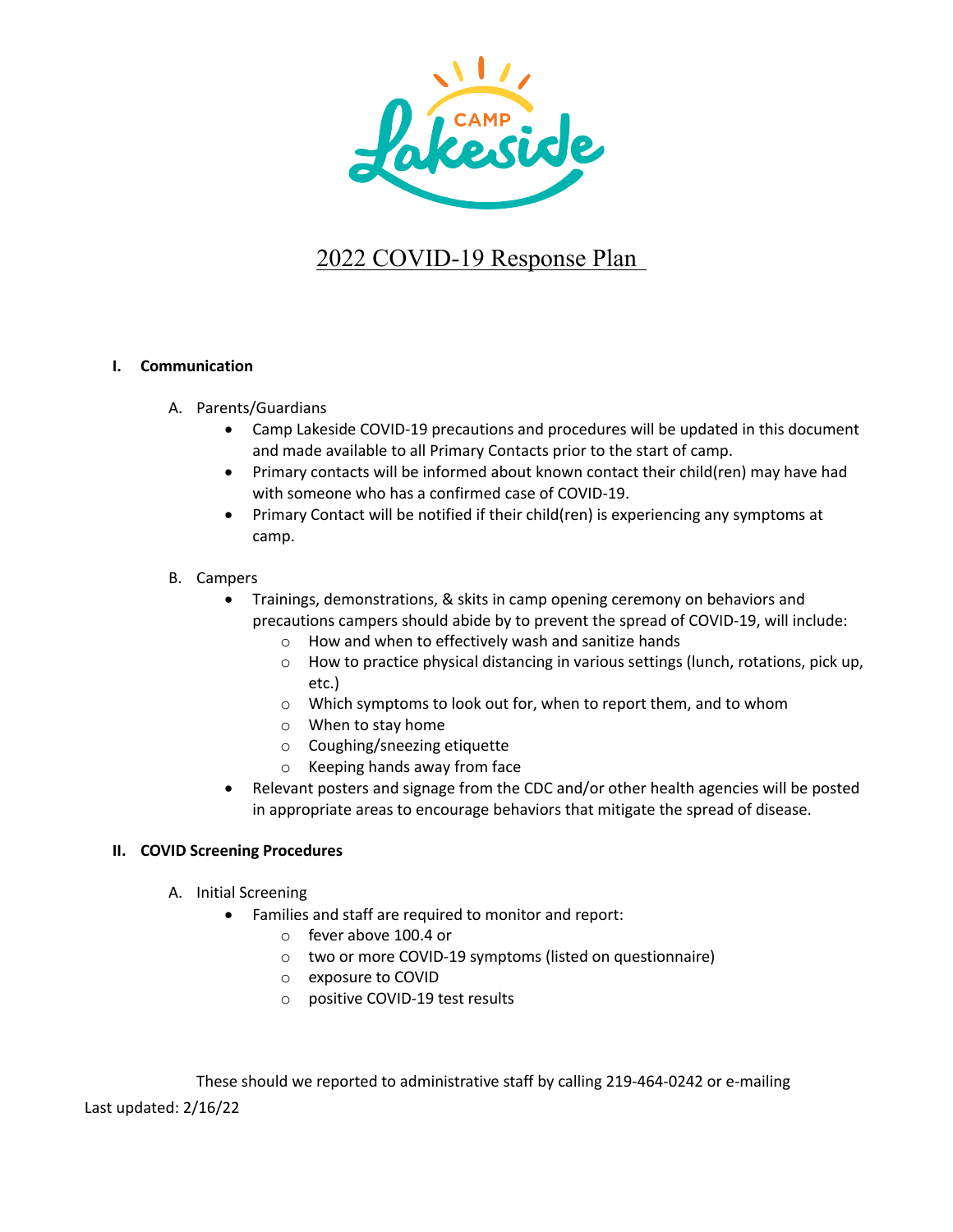camplakeside@oppent.org.

- If camper/staff is experiencing any of the above bullet points, they should not attend camp.
- B. Drop off & Pick up
	- Campers must bring completed COVID-19 assessment questionnaire daily at drop-off.
	- No adults will be allowed out of their cars at drop off or pick up. Campers will be signed in and out by staff.
	- Campers must wash or sanitize their hands upon arrival at camp and at pick up prior to leaving camp.
- C. Ongoing Screening
	- Staff will regularly observe campers & themselves for any COVID-19 symptoms
	- Staff will report any perceived symptoms to the camp administrative team.

### **III. Preventing Spread**

- A. Hand Hygiene
	- Staff and campers will have access to handwashing and sanitizing stations at all times and good hygiene will be reinforced regularly throughout the schedule, including, but not limited to; eating, using the restroom, in between activities.
- B. Physical Distancing
	- Campers will be assigned to a group or "crew" for the week following the cohort strategy and avoiding intermingling of groups.
	- All camp programming will be planned to promote safe practices.
	- Physical distancing amongst group members will be encouraged during activities.
	- Efforts to maintain physical distancing will not impact existing camp safety protocols (e.g., first aid, CPR, one-on-one interaction between staff and campers, etc.).
- C. Face masks
	- It is recommended that while indoors campers and staff wear facial coverings when 6ft of distance between people cannot be maintained.
	- If interacting with a client of Opportunity Enterprises (indoors or outdoors), a mask will be required if within a 6 ft of distance of each other.
- D. Vaccination
	- Camp Lakeside is a division of Opportunity Enterprises, which has a mandatory vaccination policy for all staff. All staff must be fully vaccinated or have an approved exemption on file.
- E. Cleaning and Disinfecting
	- Groups will be given their own set of disinfecting supplies.
	- Equipment shared between groups (ex. bows and arrows) will be cleaned and

Last updated: 2/16/22